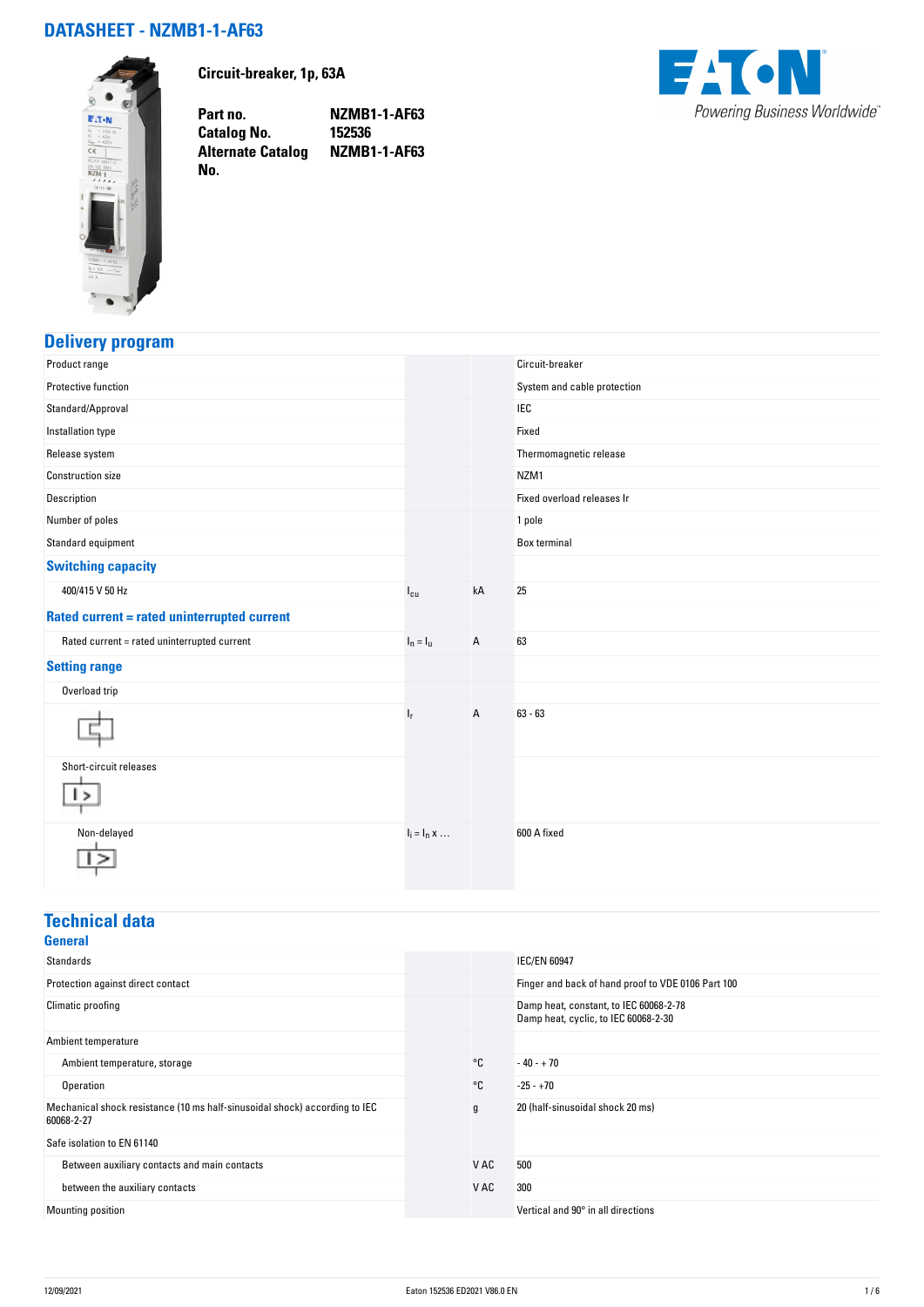|                                                                             |                           |                 | With XFI earth-fault release:<br>- NZM1, N1, NZM2, N2: vertical and<br>90<br>90° in all directions<br>with plug-in unit<br>- NZM1, N1, NZM2, N2: vertical, 90°<br>right/left<br>with withdrawable unit:<br>- NZM3, N3: vertical, 90° right/left<br>- NZM4, N4: vertical<br>with remote operator:<br>- NZM2, N(S)2, NZM3, N(S)3,<br>NZM4, N(S)4: vertical and 90° in all<br>directions |
|-----------------------------------------------------------------------------|---------------------------|-----------------|---------------------------------------------------------------------------------------------------------------------------------------------------------------------------------------------------------------------------------------------------------------------------------------------------------------------------------------------------------------------------------------|
| Direction of incoming supply                                                |                           |                 | as required                                                                                                                                                                                                                                                                                                                                                                           |
| Degree of protection                                                        |                           |                 |                                                                                                                                                                                                                                                                                                                                                                                       |
| Device                                                                      |                           |                 | In the operating controls area: IP20 (basic degree of protection)                                                                                                                                                                                                                                                                                                                     |
| Enclosures                                                                  |                           |                 | With insulating surround: IP40                                                                                                                                                                                                                                                                                                                                                        |
| Terminations                                                                |                           |                 | With door coupling rotary handle: IP66<br>Tunnel terminal: IP10<br>Phase isolator and strip terminal: IP00                                                                                                                                                                                                                                                                            |
| Other technical data (sheet catalogue)                                      |                           |                 | Weight                                                                                                                                                                                                                                                                                                                                                                                |
|                                                                             |                           |                 | Temperature dependency, Derating<br>Effective power loss                                                                                                                                                                                                                                                                                                                              |
| <b>Circuit-breakers</b>                                                     |                           |                 |                                                                                                                                                                                                                                                                                                                                                                                       |
| Rated current = rated uninterrupted current                                 | $I_n = I_u$               | А               | 63                                                                                                                                                                                                                                                                                                                                                                                    |
| Rated surge voltage invariability                                           | $U_{imp}$                 |                 |                                                                                                                                                                                                                                                                                                                                                                                       |
| Main contacts                                                               |                           | V               | 6000                                                                                                                                                                                                                                                                                                                                                                                  |
| Auxiliary contacts                                                          |                           | V               | 6000                                                                                                                                                                                                                                                                                                                                                                                  |
| Rated operational voltage                                                   | $\mathsf{U}_{\mathrm{e}}$ | V AC            | 230                                                                                                                                                                                                                                                                                                                                                                                   |
| Overvoltage category/pollution degree                                       |                           |                 | III/3                                                                                                                                                                                                                                                                                                                                                                                 |
| Rated insulation voltage                                                    | $\mathsf{U}_\mathsf{i}$   | V               | 400                                                                                                                                                                                                                                                                                                                                                                                   |
| <b>Switching capacity</b><br>Rated short-circuit making capacity            |                           |                 |                                                                                                                                                                                                                                                                                                                                                                                       |
|                                                                             | $I_{cm}$                  |                 |                                                                                                                                                                                                                                                                                                                                                                                       |
| 240 V                                                                       | $I_{cm}$                  | kA              | 55                                                                                                                                                                                                                                                                                                                                                                                    |
| 400/415V                                                                    | $I_{cm}$                  | kA              | 53                                                                                                                                                                                                                                                                                                                                                                                    |
| 440 V 50/60 Hz                                                              | $I_{cm}$                  | kA              | 53                                                                                                                                                                                                                                                                                                                                                                                    |
| Rated short-circuit breaking capacity I <sub>cn</sub>                       | $I_{cn}$                  |                 |                                                                                                                                                                                                                                                                                                                                                                                       |
| Icu to IEC/EN 60947 test cycle 0-t-CO                                       | Icu                       | kA              |                                                                                                                                                                                                                                                                                                                                                                                       |
| 240 V 50/60 Hz                                                              | $I_{cu}$                  | kA              | 25                                                                                                                                                                                                                                                                                                                                                                                    |
| 400/415 V 50/60 Hz                                                          | $I_{cu}$                  | kA              | 25                                                                                                                                                                                                                                                                                                                                                                                    |
| Ics to IEC/EN 60947 test cycle 0-t-C0-t-C0                                  | Ics                       | kA              |                                                                                                                                                                                                                                                                                                                                                                                       |
| 240 V 50/60 Hz                                                              | $I_{cs}$                  | kA              | 25                                                                                                                                                                                                                                                                                                                                                                                    |
| 400/415 V 50/60 Hz                                                          | $I_{cs}$                  | kA              | 25                                                                                                                                                                                                                                                                                                                                                                                    |
| 440 V 50/60 Hz                                                              | $I_{cs}$                  | kA              | 18.5                                                                                                                                                                                                                                                                                                                                                                                  |
| Utilization category to IEC/EN 60947-2                                      |                           |                 | Maximum back-up fuse, if the expected short-circuit currents at the installation<br>location exceed the switching capacity of the circuit-breaker.<br>A                                                                                                                                                                                                                               |
| Lifespan, mechanical(of which max. 50 % trip by shunt/undervoltage release) | <b>Operations</b>         |                 | 20000                                                                                                                                                                                                                                                                                                                                                                                 |
| Lifespan, electrical                                                        |                           |                 |                                                                                                                                                                                                                                                                                                                                                                                       |
| Max. operating frequency                                                    |                           | Ops/h           | 120                                                                                                                                                                                                                                                                                                                                                                                   |
| Total break time at short-circuit                                           |                           | ms              | < 10                                                                                                                                                                                                                                                                                                                                                                                  |
| <b>Terminal capacity</b>                                                    |                           |                 |                                                                                                                                                                                                                                                                                                                                                                                       |
| Standard equipment                                                          |                           |                 | <b>Box terminal</b>                                                                                                                                                                                                                                                                                                                                                                   |
| Optional accessories                                                        |                           |                 | Screw connection                                                                                                                                                                                                                                                                                                                                                                      |
| Round copper conductor                                                      |                           |                 |                                                                                                                                                                                                                                                                                                                                                                                       |
| Box terminal                                                                |                           |                 |                                                                                                                                                                                                                                                                                                                                                                                       |
| Solid                                                                       |                           | mm <sup>2</sup> | $1 \times (10 - 16)$<br>$2 \times (6 - 16)$                                                                                                                                                                                                                                                                                                                                           |
| Stranded                                                                    |                           | mm <sup>2</sup> | $1 \times (10 - 70)^{3}$<br>$2 \times (6-25)$                                                                                                                                                                                                                                                                                                                                         |
|                                                                             |                           |                 | $3)$ Up to 95 mm <sup>2</sup> can be connected depending on the cable manufacturer.                                                                                                                                                                                                                                                                                                   |
| Tunnel terminal                                                             |                           |                 |                                                                                                                                                                                                                                                                                                                                                                                       |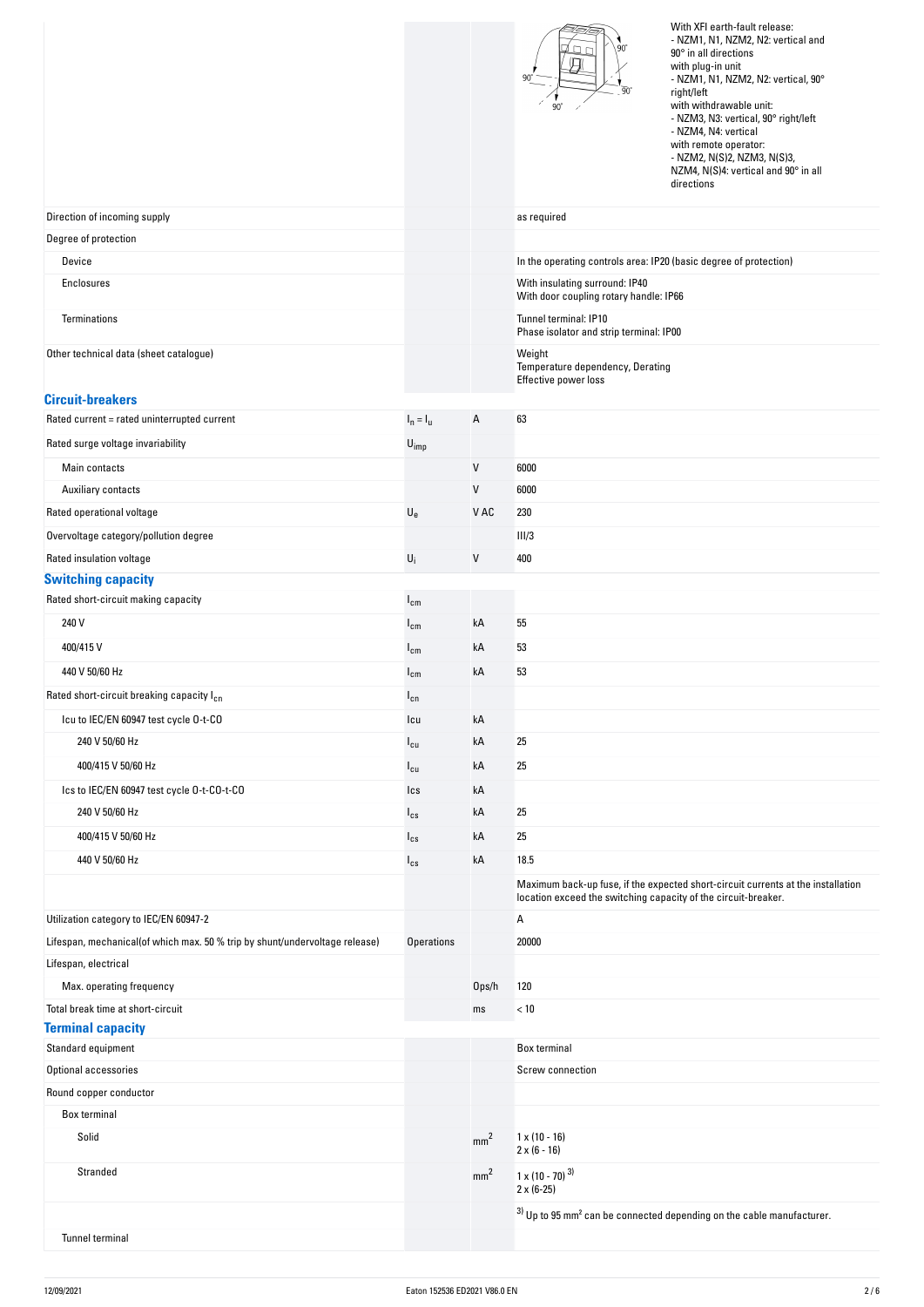| Solid                                                     |      | mm <sup>2</sup> | $1 \times 16$                                                                       |
|-----------------------------------------------------------|------|-----------------|-------------------------------------------------------------------------------------|
| Stranded                                                  |      |                 |                                                                                     |
| 1-hole                                                    |      | mm <sup>2</sup> | $1 \times (25 - 95)$                                                                |
| Bolt terminal and rear-side connection                    |      |                 |                                                                                     |
| Direct on the switch                                      |      |                 |                                                                                     |
| Solid                                                     |      | mm <sup>2</sup> | $1 \times (10 - 16)$<br>$2 \times (6 - 16)$                                         |
| Stranded                                                  |      | mm <sup>2</sup> | $1 \times (10 - 70)^{3}$<br>$2 \times 25$                                           |
|                                                           |      |                 | $3)$ Up to 95 mm <sup>2</sup> can be connected depending on the cable manufacturer. |
| Al circular conductor                                     |      |                 |                                                                                     |
| <b>Tunnel terminal</b>                                    |      |                 |                                                                                     |
| Solid                                                     |      | mm <sup>2</sup> | $1 \times 16$                                                                       |
| Stranded                                                  |      |                 |                                                                                     |
| Stranded                                                  |      | mm <sup>2</sup> | $1 \times (25 - 95)$                                                                |
| Cu strip (number of segments x width x segment thickness) |      |                 |                                                                                     |
| <b>Box terminal</b>                                       |      |                 |                                                                                     |
|                                                           | min. | mm              | $2 \times 9 \times 0.8$                                                             |
|                                                           | max. | mm              | $9 \times 9 \times 0.8$                                                             |
| Copper busbar (width x thickness)                         | mm   |                 |                                                                                     |
| Bolt terminal and rear-side connection                    |      |                 |                                                                                     |
| Screw connection                                          |      |                 | M <sub>6</sub>                                                                      |
| Direct on the switch                                      |      |                 |                                                                                     |
|                                                           | min. | mm              | $12 \times 5$                                                                       |
|                                                           | max. | mm              | $16 \times 5$                                                                       |
| <b>Control cables</b>                                     |      |                 |                                                                                     |
|                                                           |      | mm <sup>2</sup> | $1 \times (0.75 - 2.5)$<br>$2 \times (0.75 - 1.5)$                                  |

# **Design verification as per IEC/EN 61439**

| Technical data for design verification                                                                                    |                  |    |                                                                    |
|---------------------------------------------------------------------------------------------------------------------------|------------------|----|--------------------------------------------------------------------|
| Rated operational current for specified heat dissipation                                                                  | $I_{n}$          | А  | 63                                                                 |
| Equipment heat dissipation, current-dependent                                                                             | $P_{\text{vid}}$ | W  | 6.51                                                               |
| Operating ambient temperature min.                                                                                        |                  | °C | $-25$                                                              |
| Operating ambient temperature max.                                                                                        |                  | °C | 70                                                                 |
| IEC/EN 61439 design verification                                                                                          |                  |    |                                                                    |
| 10.2 Strength of materials and parts                                                                                      |                  |    |                                                                    |
| 10.2.2 Corrosion resistance                                                                                               |                  |    | Meets the product standard's requirements.                         |
| 10.2.3.1 Verification of thermal stability of enclosures                                                                  |                  |    | Meets the product standard's requirements.                         |
| 10.2.3.2 Verification of resistance of insulating materials to normal heat                                                |                  |    | Meets the product standard's requirements.                         |
| 10.2.3.3 Verification of resistance of insulating materials to abnormal heat<br>and fire due to internal electric effects |                  |    | Meets the product standard's requirements.                         |
| 10.2.4 Resistance to ultra-violet (UV) radiation                                                                          |                  |    | Meets the product standard's requirements.                         |
| 10.2.5 Lifting                                                                                                            |                  |    | Does not apply, since the entire switchgear needs to be evaluated. |
| 10.2.6 Mechanical impact                                                                                                  |                  |    | Does not apply, since the entire switchgear needs to be evaluated. |
| 10.2.7 Inscriptions                                                                                                       |                  |    | Meets the product standard's requirements.                         |
| 10.3 Degree of protection of ASSEMBLIES                                                                                   |                  |    | Does not apply, since the entire switchgear needs to be evaluated. |
| 10.4 Clearances and creepage distances                                                                                    |                  |    | Meets the product standard's requirements.                         |
| 10.5 Protection against electric shock                                                                                    |                  |    | Does not apply, since the entire switchgear needs to be evaluated. |
| 10.6 Incorporation of switching devices and components                                                                    |                  |    | Does not apply, since the entire switchgear needs to be evaluated. |
| 10.7 Internal electrical circuits and connections                                                                         |                  |    | Is the panel builder's responsibility.                             |
| 10.8 Connections for external conductors                                                                                  |                  |    | Is the panel builder's responsibility.                             |
| 10.9 Insulation properties                                                                                                |                  |    |                                                                    |
| 10.9.2 Power-frequency electric strength                                                                                  |                  |    | Is the panel builder's responsibility.                             |
| 10.9.3 Impulse withstand voltage                                                                                          |                  |    | Is the panel builder's responsibility.                             |
| 10.9.4 Testing of enclosures made of insulating material                                                                  |                  |    | Is the panel builder's responsibility.                             |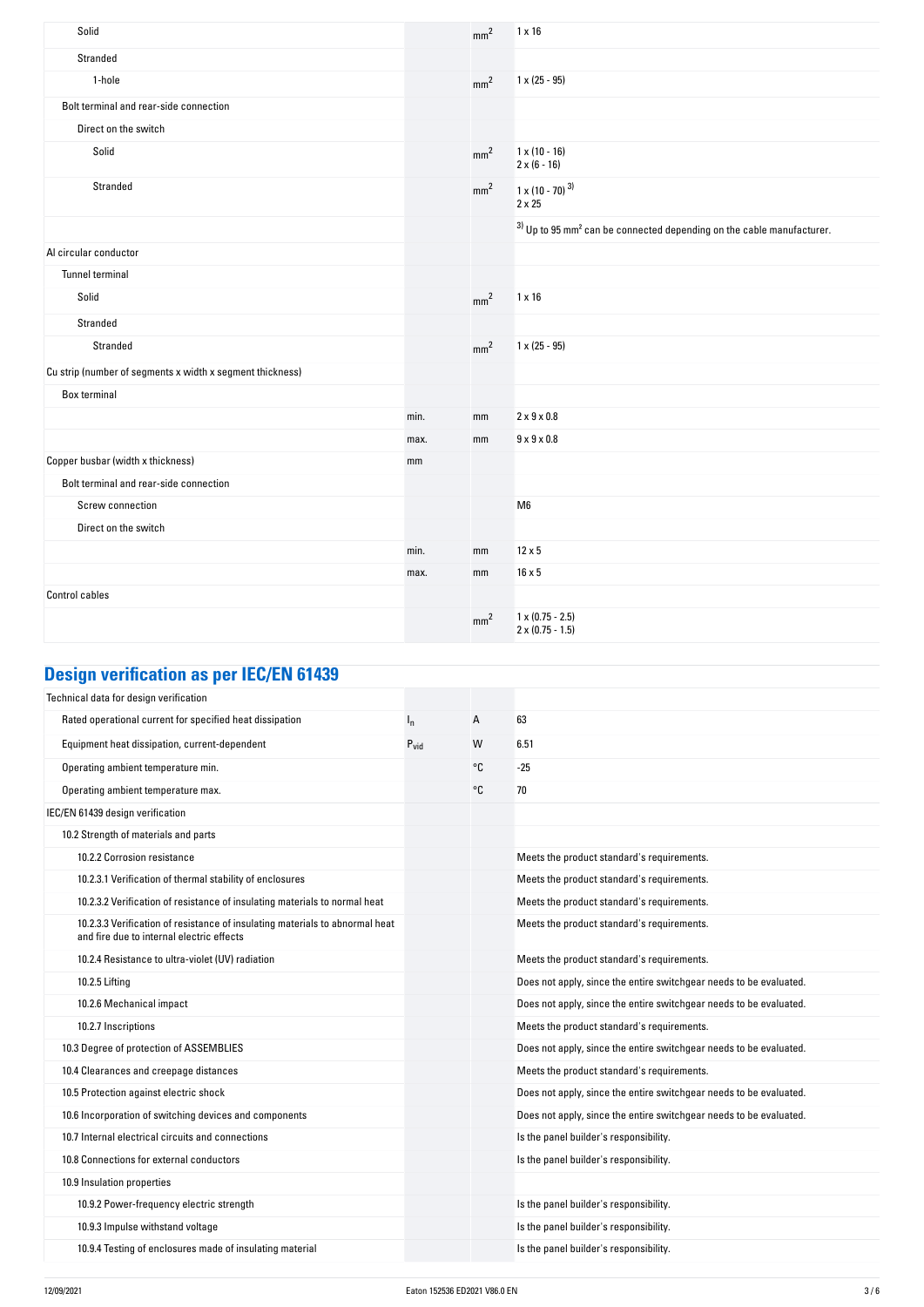| 10.10 Temperature rise              | The panel builder is responsible for the temperature rise calculation. Eaton will<br>provide heat dissipation data for the devices. |
|-------------------------------------|-------------------------------------------------------------------------------------------------------------------------------------|
| 10.11 Short-circuit rating          | Is the panel builder's responsibility. The specifications for the switchgear must be<br>observed.                                   |
| 10.12 Electromagnetic compatibility | Is the panel builder's responsibility. The specifications for the switchgear must be<br>observed.                                   |
| 10.13 Mechanical function           | The device meets the requirements, provided the information in the instruction<br>leaflet (IL) is observed.                         |

#### **Technical data ETIM 7.0**

Low-voltage industrial components (EG000017) / Power circuit-breaker for trafo/generator/installation protection (EC000228)

Electric engineering, automation, process control engineering / Low-voltage switch technology / Circuit breaker (LV < 1 kV) / Circuit breaker for power transformer, generator and system protection (ecl@ss10.0.1-27-37-04-09 [AJZ716013])

| Rated permanent current lu                                | A            | 63                                       |
|-----------------------------------------------------------|--------------|------------------------------------------|
| Rated voltage                                             | $\mathsf{V}$ | 230 - 230                                |
| Rated short-circuit breaking capacity Icu at 400 V, 50 Hz | kA           | 25                                       |
| Overload release current setting                          | A            | $63 - 63$                                |
| Adjustment range short-term delayed short-circuit release | A            | $0 - 0$                                  |
| Adjustment range undelayed short-circuit release          | A            | $600 - 600$                              |
| Integrated earth fault protection                         |              | No                                       |
| Type of electrical connection of main circuit             |              | Frame clamp                              |
| Device construction                                       |              | Built-in device fixed built-in technique |
| Suitable for DIN rail (top hat rail) mounting             |              | No                                       |
| DIN rail (top hat rail) mounting optional                 |              | No                                       |
| Number of auxiliary contacts as normally closed contact   |              | 0                                        |
| Number of auxiliary contacts as normally open contact     |              | 0                                        |
| Number of auxiliary contacts as change-over contact       |              | 0                                        |
| With switched-off indicator                               |              | No                                       |
| With under voltage release                                |              | No                                       |
| Number of poles                                           |              | $\mathbf{1}$                             |
| Position of connection for main current circuit           |              | Front side                               |
| Type of control element                                   |              | Rocker lever                             |
| Complete device with protection unit                      |              | Yes                                      |
| Motor drive integrated                                    |              | No                                       |
| Motor drive optional                                      |              | <b>No</b>                                |
| Degree of protection (IP)                                 |              | <b>IP20</b>                              |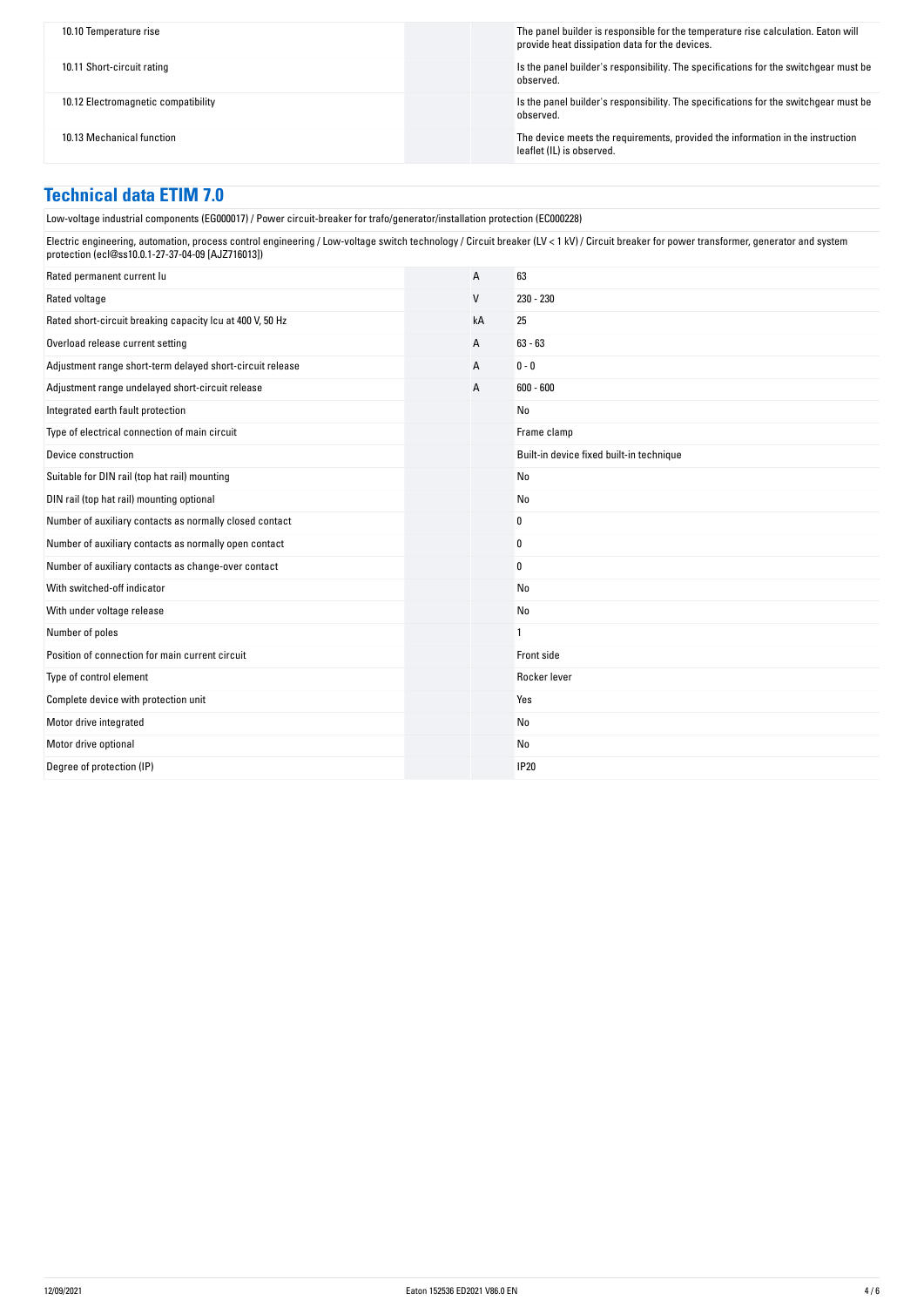